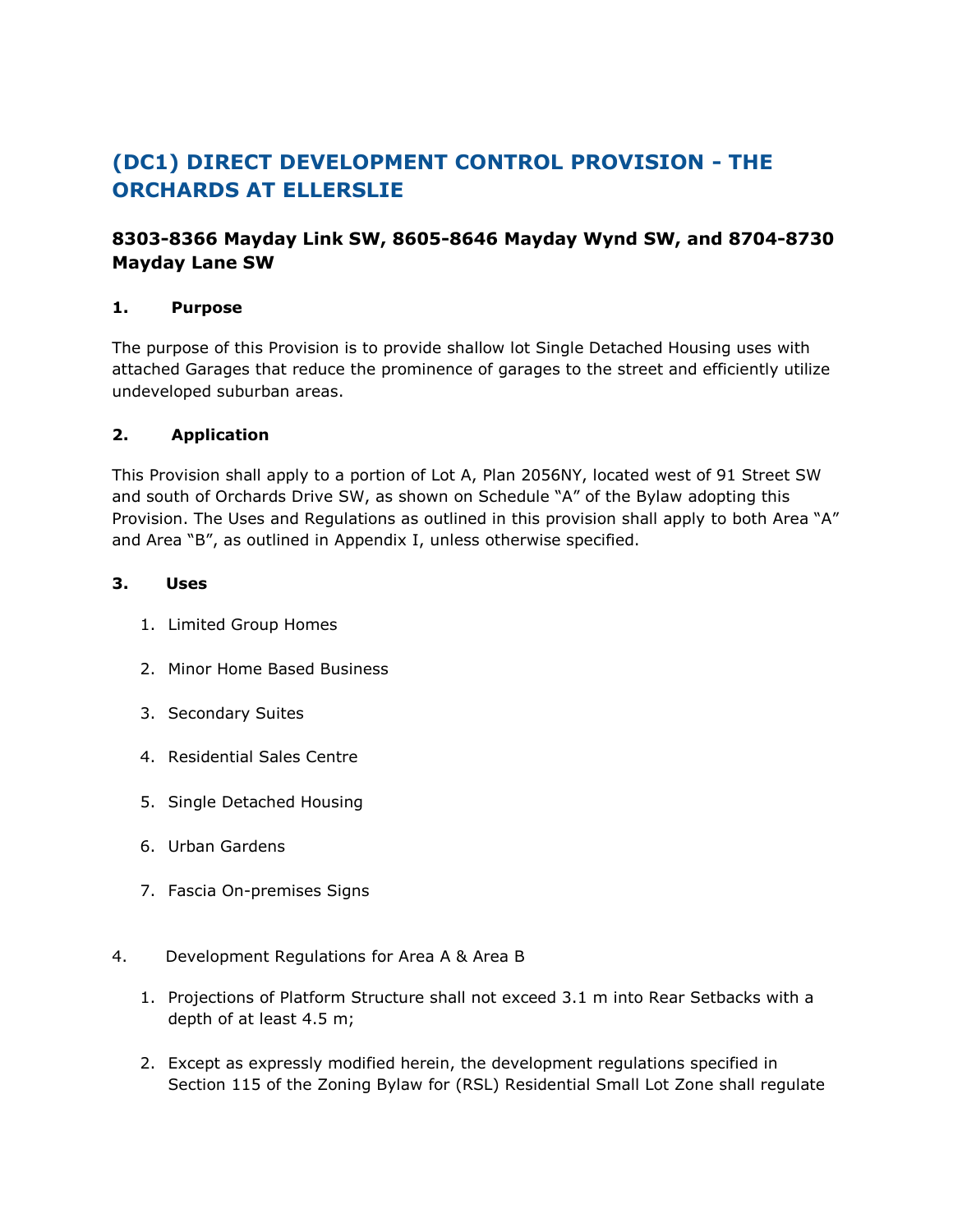development of Single Detached Housing in this Provision.

- 3. The following development regulations shall apply generally as shown in Figure 1 to the development of Single Detached Housing:
	- a. The minimum Site area shall be 240 m<sup>2</sup>.
	- b. The minimum Site depth shall be 27 m.
	- c. The minimum Site width shall be 9.1 m.
	- d. The minimum Front setback shall be 4 m.
	- e. Front facing garages shall be setback a minimum 5.5 m from the property line.
	- f. The minimum Side Setback shall be 1.05 m, except that:
		- i. The minimum Side Setback abutting a public roadway other than a Lane shall be 2.4 m.
		- ii. One Side Setback may be reduced to 0.75 m where the other Side Setback is a minimum of 1.05 m.
	- g. For Side Setbacks that are less than 1.2 m in width the following shall apply:
		- i. Private maintenance easements a minimum of 0.75 m in width shall be provided and registered on each title of land to ensure adequate access to the easement area for maintenance of the adjacent property;
		- ii. Windows, or cantilevered projections without windows, provided that such projections do not exceed 0.45 m in the case of Setbacks or Separation Spaces. In all cases, a minimum distance of 0.45 m from the property line to the outside wall of such projection and all other portions of a Dwelling, including eaves, shall be maintained.
	- h. Fences, walls, gates and steps shall not be permitted within the Side Yard, except where the Side Yard abuts a public roadway other than a Lane; and
	- i. All roof leaders from the Dwelling shall be connected to the storm sewer service.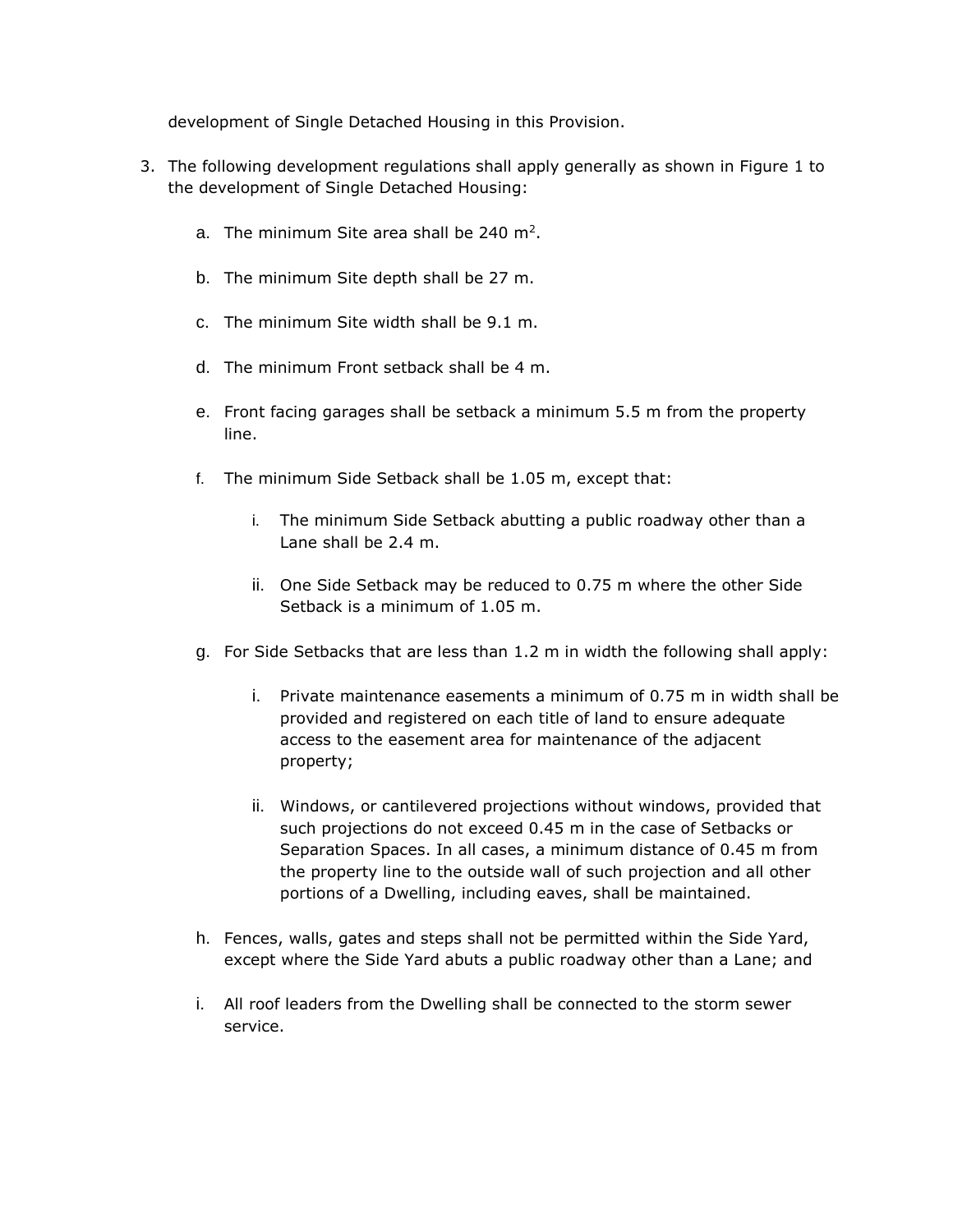- j. The maximum total Site Coverage shall not exceed 55%, inclusive of the attached Garage and any other Accessory Buildings.
- k. Fascia On-premises Signs shall comply with Section 59A of the Zoning Bylaw.
- l. Minor Home Based Businesses shall be developed in accordance with Section 74 of the Zoning Bylaw.
- m. Residential Sales Centres shall be developed in accordance with Section 82 of the Zoning Bylaw.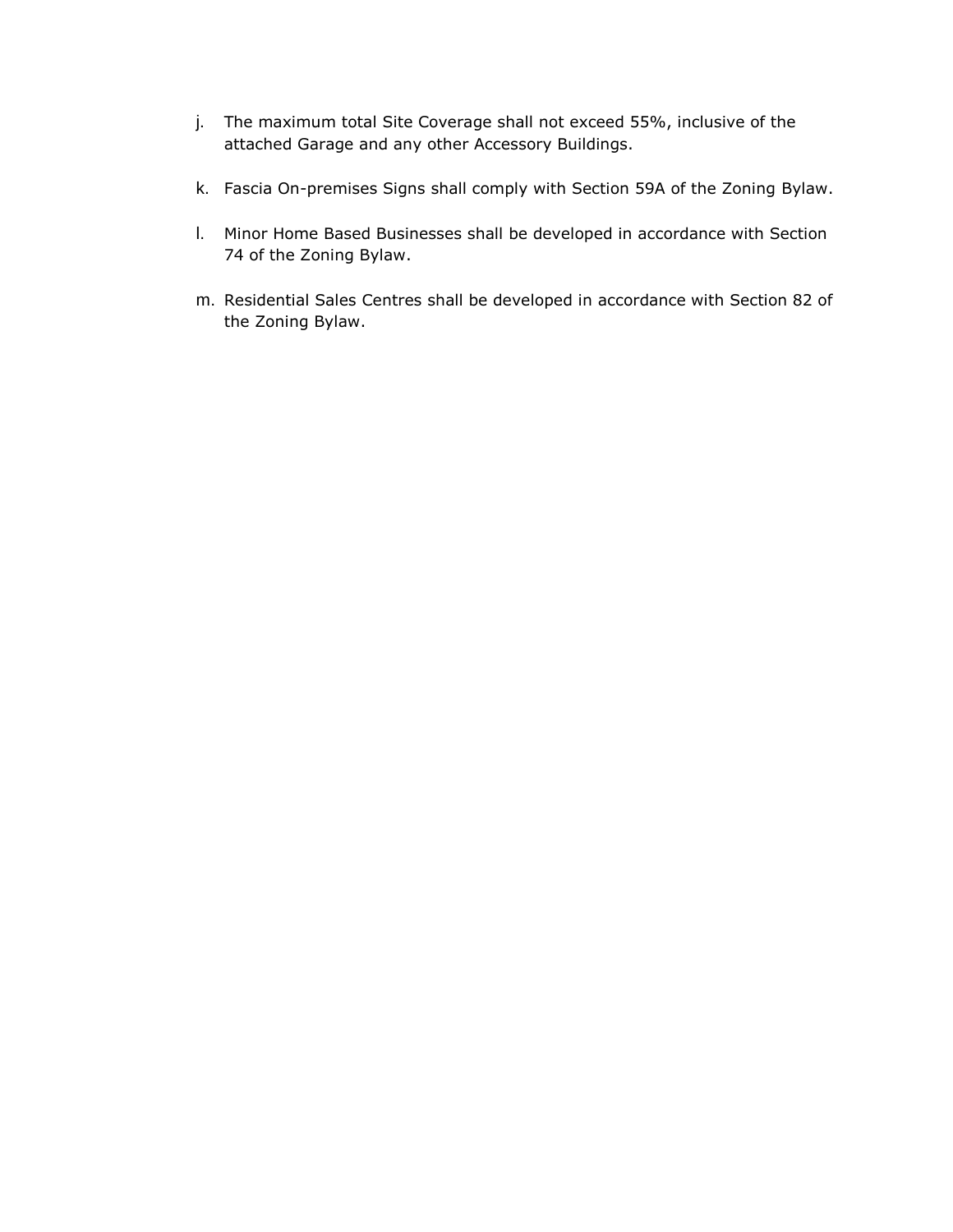Figure 1: Minimum Front and Side Setbacks (Example)



- 5. Development Regulations for Area B
	- 1. Notwithstanding Section 4(3) and Figure 1 of this Provision, the following development regulations shall apply to the development of Single Detached Housing within Area B:
		- a. The minimum Side Setback shall be 0.9 m, except that: